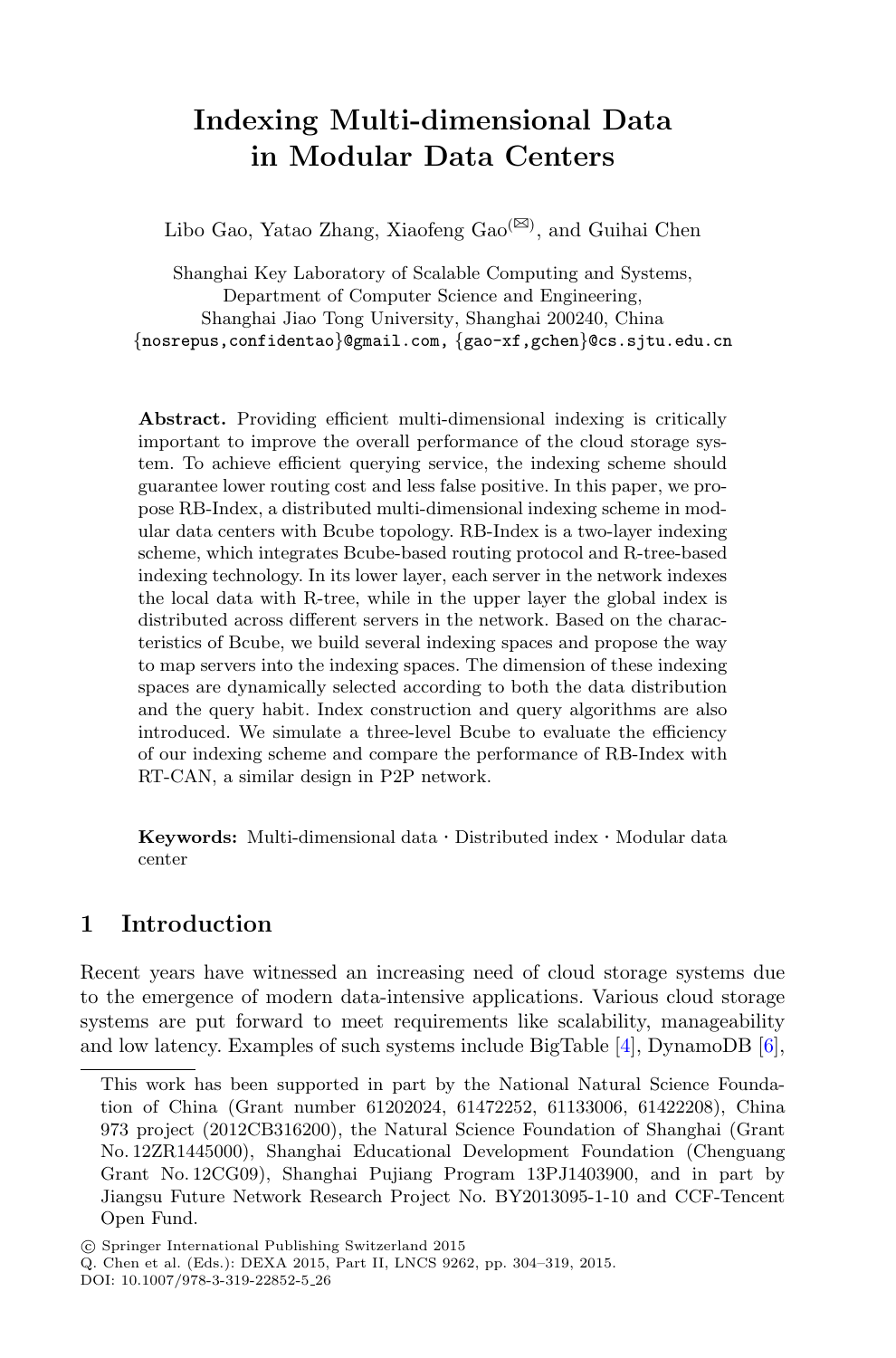Cassandra [\[9\]](#page-14-2), HyperDex [\[11](#page-14-3)], etc. One of the requirements of these systems is to support large-scale analytical jobs and high concurrent OLTP queries. To achieve this, many works  $[1,5,7,12-14,16]$  $[1,5,7,12-14,16]$  $[1,5,7,12-14,16]$  $[1,5,7,12-14,16]$  $[1,5,7,12-14,16]$  $[1,5,7,12-14,16]$  $[1,5,7,12-14,16]$  have been devoted to designing a new indexing scheme and data management system. A typical indexing scheme is RT-CAN [\[7](#page-14-6)]. RT-CAN is a two-layer indexing scheme integrating R-tree structure and CAN-based routing protocol. Its higher-layer index, called global index, is built upon the local index. In RT-CAN, each server in the network builds an R-tree as the local index, then selects a set of R-tree nodes and publishes them into the global index. At the same time, a multi-dimensional indexing space is constructed. Each server in the network maintains a zone and stores the global index in its responsible zone. Consequently, the global index, composed of R-tree nodes from different servers, works as an overview index and is distributed across servers. When a query is given, we first check the global index to determine which servers may contain the required data and then search the local R-trees on the related servers to get the result.

The design of the distributed two-layer index makes RT-CAN efficient and robust, however, like most of other works, RT-CAN is conducted in P2P network, rather than in data centers. Unlike the P2P network, of which nodes may scatter widely in the real world and the latency among nodes may vary greatly, the data center interconnects a great number of servers via a specific Data Center Network (DCN) and reaches high-reliability, scalability and regularity in its structure. A specific type of data center is Modular Data Center (MDC) [\[8](#page-14-8),[18,](#page-15-2)[19](#page-15-3)], in which thousands of servers are interconnected via switches and then packed into a 20 or 40-feet shipping container. It can be rapidly employed anywhere to meet different requirements of applications. As the MDC gains its popularity, it brings new challenges for researchers to design a new efficient indexing scheme to support query processing for it. There are two main challenges. First, the indexing scheme should utilize the MDC's architecture topology to improve the performance. Second, since in modern data-intensive applications, multi-dimensional data are commonly processed, like photos, videos, etc., the indexing scheme should support multi-dimensional indexing. Although RT-CAN supports multidimensional data indexing, it requires that the dimension of stored data cannot surpass the dimension of the overlay network, which means that RT-CAN is not scalable in terms of data dimension. Therefore, to index higher-dimensional data, the original overlay network should be expanded and more servers should be added to build the index, which costs a lot. Moreover, the high-dimensional space is usually sparse. Directly building a high-dimensional indexing space is not efficient.

In this paper, we try to transplant the two-layer indexing scheme on MDC and the new indexing scheme should be scalable in terms of dimension. We present our RB-Index, a distributed indexing scheme for multi-dimensional query processing in MDC with Bcube [\[2](#page-14-9)] topology. Bcube is a server-centric architecture for MDC. Lots of mini-switches and links are used to form its hyperspace-liked network structure, which results in some attracting features like low-diameter, high-bandwidth and fault tolerance. In RB-Index, we adopt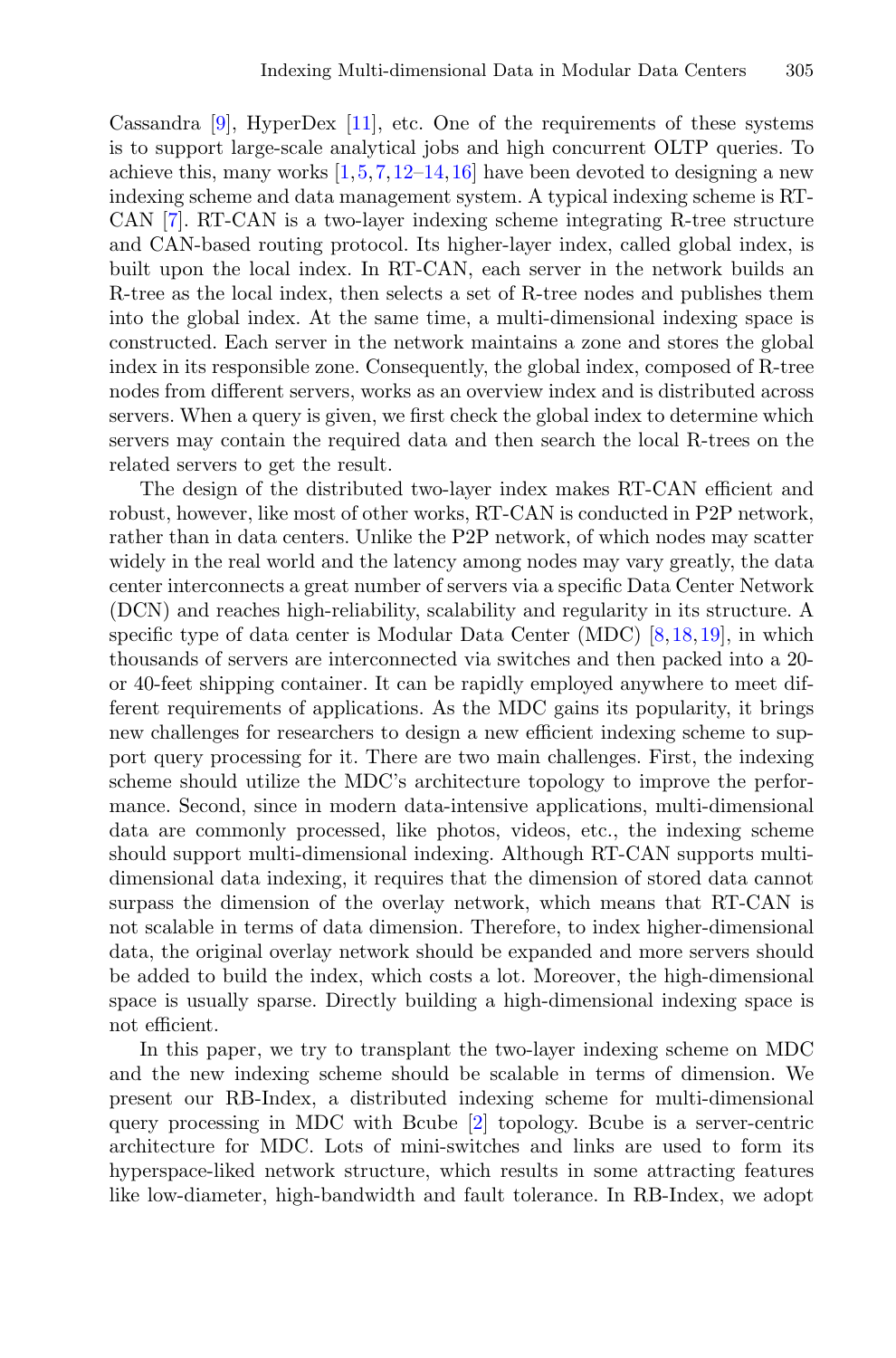R-tree as the local index. For the global index, instead of setting up one indexing space, we set up several distinct indexing spaces based on the feature of Bcube topology and build different global index for each space. The dimension of these global index is selected according to both data distribution and query habit. We design the rule to map servers into indexing spaces and publish R-tree nodes into the global index. A cost model is proposed to select the least-cost set of R-tree nodes to publish. We also discuss the query processing algorithms. In the end, we simulate a three-level Bcube and compare the performance of RB-Index with RT-CAN.

The contribution of this paper is threefold: (1) A multi-dimensional indexing scheme is proposed for MDC with Bcube topology. We design a strategy to build several indexing spaces, on which different global indexes with different dimension are set up. (2) We propose the rule to select the indexed dimension according to both the data distribution and query habit. The indexed dimension can be replaced along with the change of query habit, so theoretically RB-Index can support any-dimensional data indexing. (3) We simulate a three-level Bcube and evaluate the efficiency of RB-Index.

The rest of paper is organized as follows. Section [2](#page-2-0) discusses the related work. Section [3](#page-3-0) gives an overview of RB-Index. Section [4](#page-6-0) introduces the global index construction, including the dimension selection, mapping scheme and the cost model. In Sect. [5,](#page-10-0) we present the query algorithms including point query, range query and KNN query. Section [6](#page-11-0) illustrates the simulation and proves the efficiency of our indexing scheme. Finally, Sect. [7](#page-14-10) gives the conclusion.

## <span id="page-2-0"></span>**2 Related Work**

Efficient indexing scheme is crucial for fast data retrieval in cloud infrastructures. Due to the unprecedented scale of data, extending the traditional indexing technologies, like B-tree and R-tree, has drawn the attention in distributed environment. One part of these efforts can be classified as the primary index. The primary index usually adopts key-value based indexing strategies. Given a key, the index will efficiently locate the objects linked with the key by utilizing a range index like a distributed  $B^+$ -tree [\[10\]](#page-14-11) or by a multidimensional index like SD-Rtree [\[3](#page-14-12)]. However, these indexes do not support query on other data attributes. In real world, data like videos and photos usually have more than one keys. Therefore, supporting efficient secondary index becomes a very useful feature for many applications.

To handle these application cases, a new indexing scheme with two-layer structure, called RT-CAN, was proposed in [\[7\]](#page-14-6). In RT-CAN, servers are organized into an overlay network and the overlay network forms the global indexing space. The dimension of the overlay network is determined by data dimension, so after the data being mapped into the indexing space, every data attribute can be queried with the index. There are also some similar designs in [\[12](#page-14-7),[13\]](#page-14-13). All of these works are implemented in P2P network, until recently, several research work  $[5,14,16]$  $[5,14,16]$  $[5,14,16]$  $[5,14,16]$  implemented such a design in data centers. One problem of these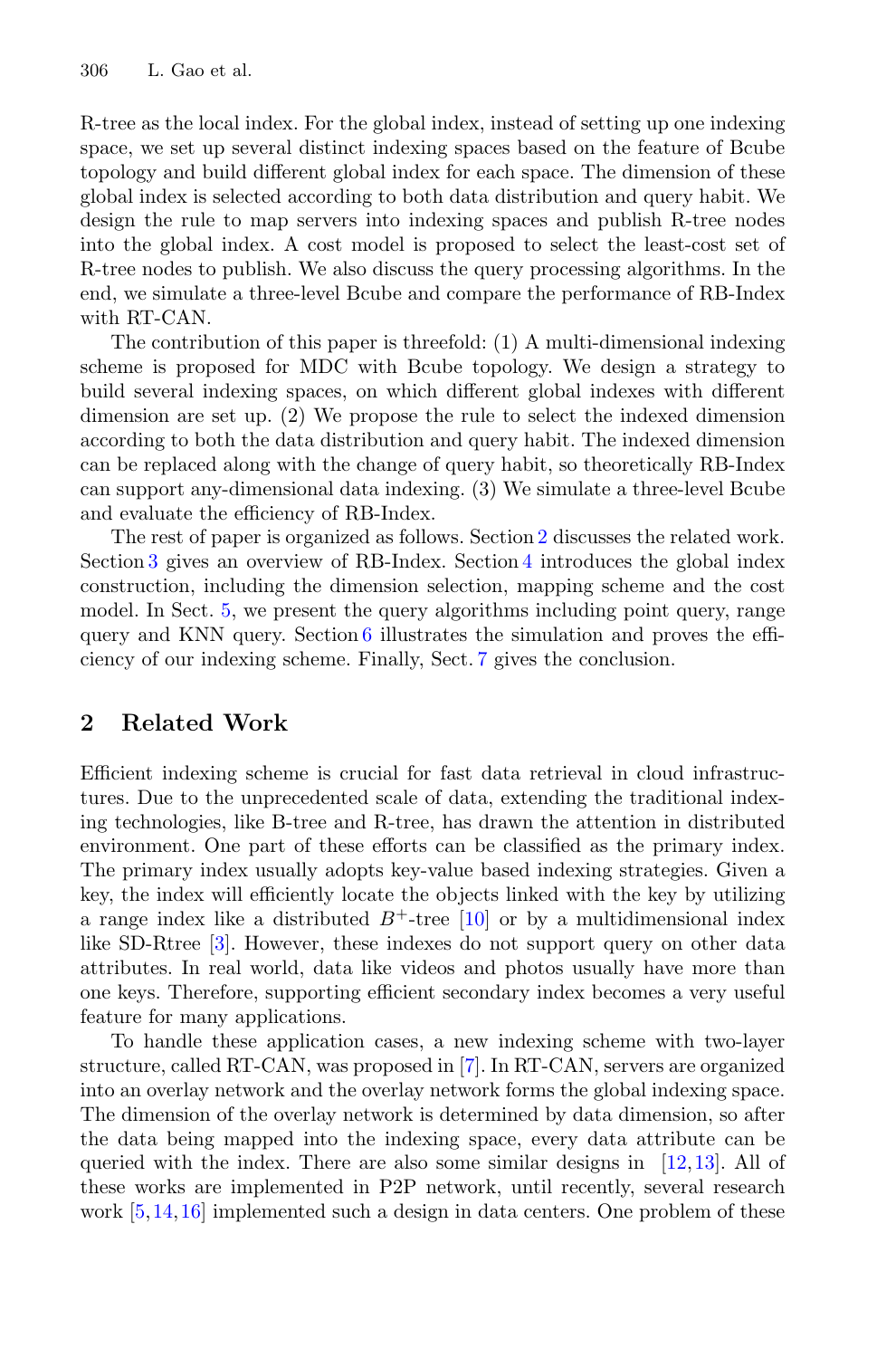

<span id="page-3-1"></span>**Fig. 1.** A  $Bcube_2$  with n=4 (left) is constructed from 4  $Bcube_1$  (right) and 16 4-port switches.

works is that the index is not scalable with respect to dimension. Take RT-CAN as an example, the scale of the overlay network determines the query efficiency under different number of dimension. When the dimension of stored data increases, the overlay network should also be extended and more server nodes should be added to guarantee the efficiency. Thus, this introduces great cost, especially in data centers where the physical layout and scale is usually fixed.

To address this problem, we want to build a scalable two-layer indexing scheme. Our index is designed for MDC. The scale of MDC is usually limited with the size of a shipping container. This property pushes such problem of dimensionscalability into an extreme condition and solving this problem becomes urgent and significant.

The Modular Data Center is proposed to meet the growing flexibility of customers. Many companies has already deployed the MDCs. Sun first presented an MDC in 2006 with up to 2240 servers and 3PB storage. Later, HP and IBM employed their own MDCs. The design of the MDC architecture is driven by application needs. A typical architecture is called Bcube [\[2](#page-14-9)].

Bcube is a server-oriented network for container-based, MDCs. By using much mini-switches and links, Bcube accelerates one-to-x traffic and provides high network capacity for all-to-all traffic. The construction is recursivelydefined. Bcube<sub>0</sub> is the smallest module that consists of n servers connecting to an n-port switch. A high-level Bcube*<sup>k</sup>* employs Bcube*<sup>k</sup>*−<sup>1</sup> as a unit cluster and connects n such clusters with  $n^k$  n-port switches. Figure [1](#page-3-1) illustrates an example of  $Bcube_2$  with  $n = 4$ , which consists of 64 servers. The servers and switches are labeled in a string:  $a_k a_{k-1} \ldots a_0 (a_i \in [0, n-1], i \in [0, k])$ , where  $a_i$  represents port number of the switch in the ith level to which the server connected.

### <span id="page-3-0"></span>**3 System Overview**

In this section, we first define the indexing space for Bcube*k*. Then we design the rule to mapping servers in the Bcube*<sup>k</sup>* into its corresponding indexing space and assign the potential index range. Finally, we give an overview of the RB-Index.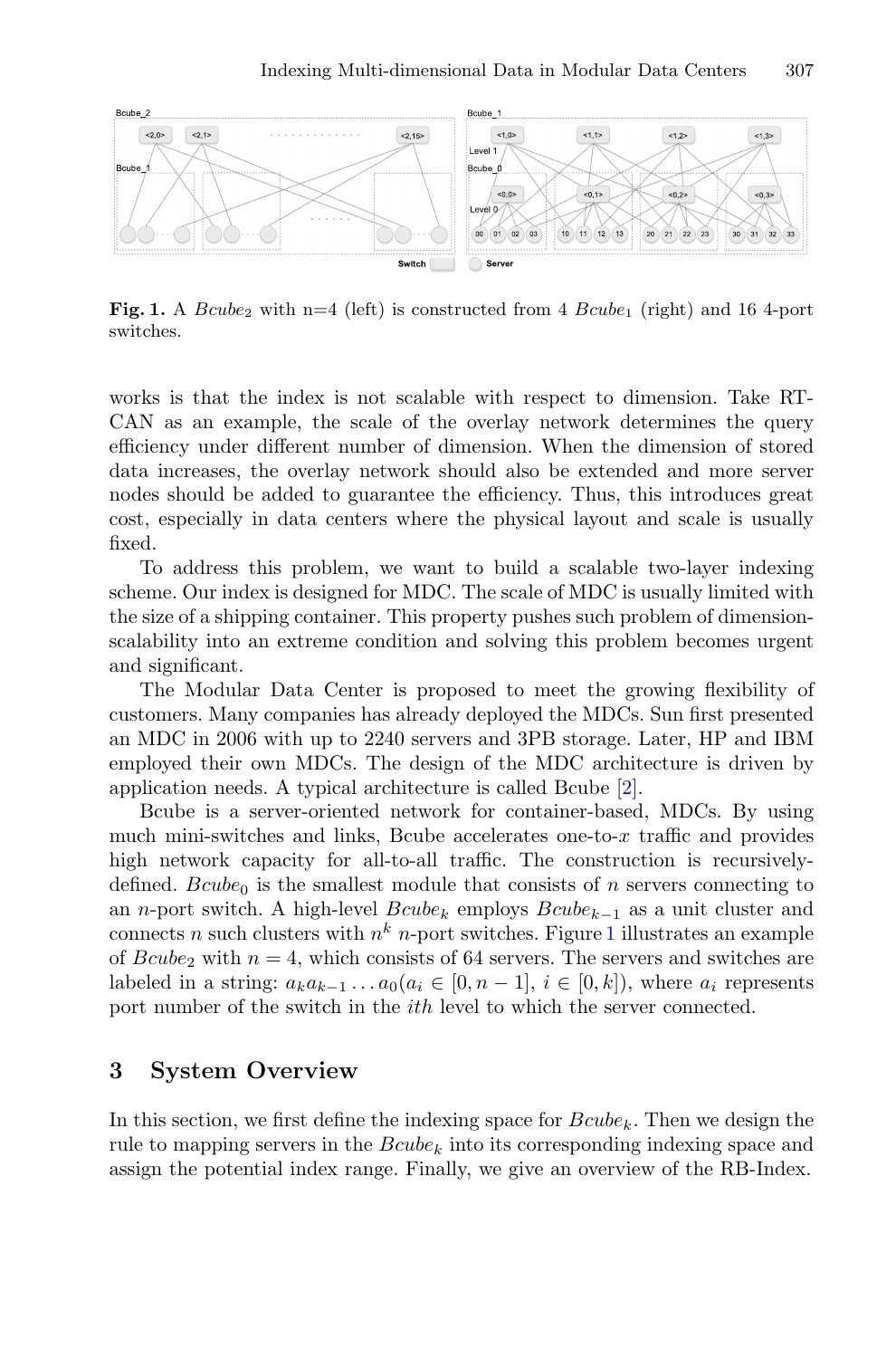#### **3.1 Indexing Space**

As is mentioned, Bcube is a recursively defined structure and a Bcube*<sup>k</sup>* is constructed by n  $Bcube_{k-1}$ s. This property guarantees that a  $Bcube_k$  contains  $n^k$  $Bcube_0$ s and  $n^{k+1}$  servers. To efficiently index multi-dimensional data, we construct a  $(k + 1)$ -dimension indexing space for a  $Bcube_k$ . All the data mapped into the space is normalized, so the range on each dimension is the same and the indexing space is actually a hyperspace. We set the dimension of the indexing space to the level of Bcube*k*, hoping that the servers in the network can be mapped into the indexing space uniformly and each one can take the responsibility for the indexes in a specific zone. We will talk about the mapping scheme later and here we want to give a closer view of the indexing space by sharing an example.



**Fig. 2.** The structure of indexing space for *Bcube*<sub>2</sub> with n=4.

<span id="page-4-0"></span>Figure [2](#page-4-0) gives an example of the indexing space for  $Bcube_2$ . Since the level of  $Bcube_2$  is three, the indexing space is a cube. Here  $n = 4$ , so four  $Bcube_1s$  are arranged along with  $z$ -coordinate to form the cube, while each  $Bcube_1$  contains four  $Bcube_0s$ . The servers in  $Bcube_0$  are arranged along with x-coordinate. The construction of a higher dimension indexing space takes the similar way. First,  $n$ servers in each  $Bcube_0$  are placed uniformly along with the first dimension, then the process continues iteratively until finally n Bcube*<sup>k</sup>*−<sup>1</sup> are arranged uniformly along with the  $(k + 1)$ th dimension.

Through this construction, the indexing space has some features. Referring to Bcube's label pattern, we know if two servers' labels have exactly one digit difference, then these two servers are adjacent and the path length is one. More generally, the path length between any two servers is not longer than  $k + 1$ . Taking the indexing space in Fig. [2](#page-4-0) as an example, the path length of any two servers, which are in line with the same coordinate, is one; the path length of any two servers on a plane, which is parallel to a coordinate plane, is not longer than two.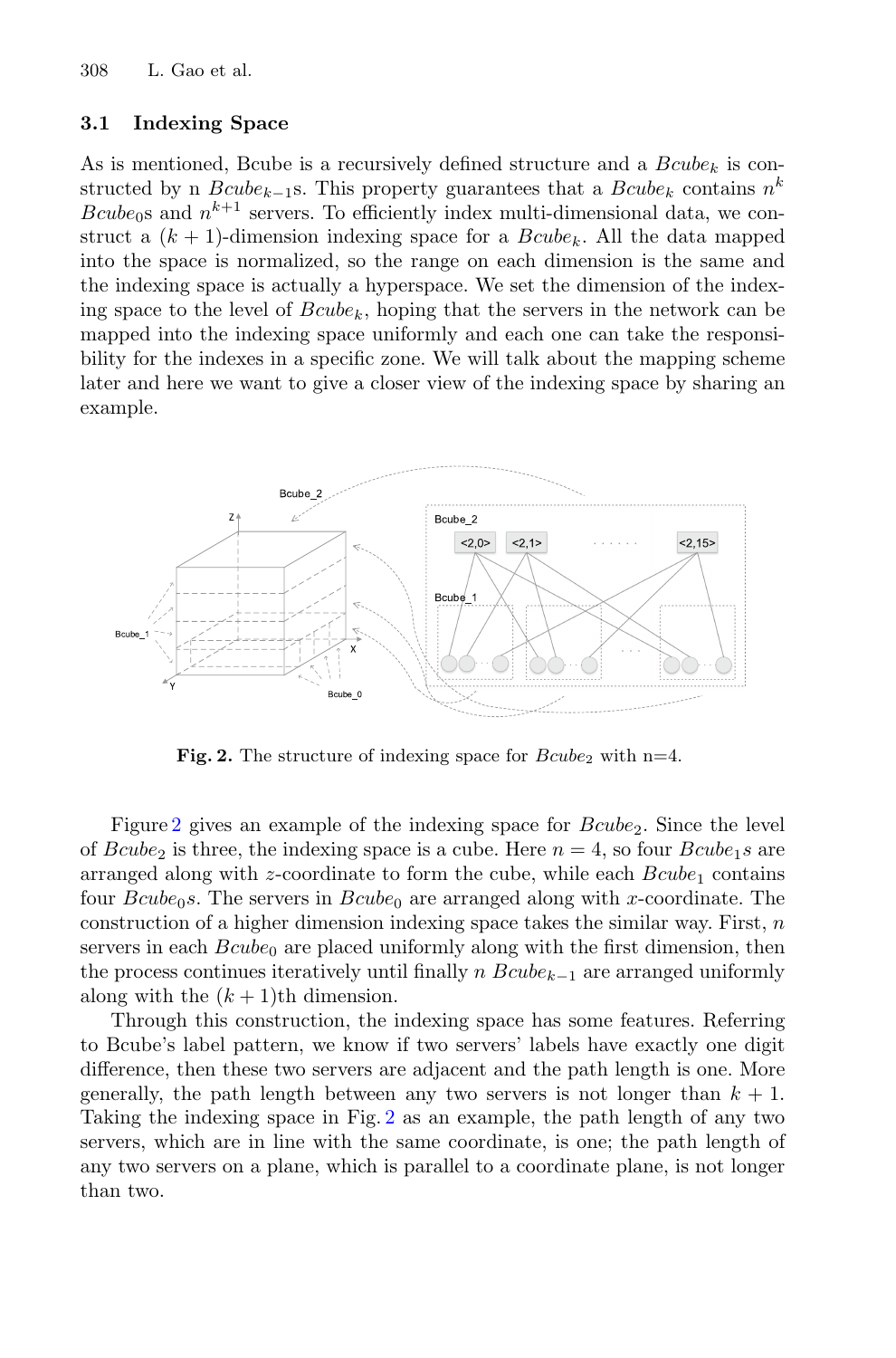#### **3.2 Mapping Scheme and Potential Index Range**

Previously, we introduced the indexing space for Bcube*k*. We set the dimension of the indexing space to the level of  $Bcube_k$ , so all  $n^{k+1}$  servers in the network can be mapped uniformly into the indexing space. Each server will hold a zone in the indexing space and take the responsibility for the indexes in that zone. We call that zone the potential index range. When building the global index, each server selects a set of R-tree nodes from its local R-tree, then these R-tree nodes will be published to the servers of which potential index range intersects with the node range. Here, we introduce the rule to allocate the potential index range to each server.

Suppose the indexing space is bounded by  $\mathbf{B}=(B_0, B_1 \dots B_k)$ , where  $B_i$  is  $[l_i, l_i + \gamma], i \in [0, k], \gamma \in \mathbb{R}^+$ , the potential range of server t is  $pir(t)$ . Here, we denote a server t with a label string  $a_ka_{k-1} \ldots a_0$   $(a_i \in [0, n-1], i \in [0, k])$ . Equivalently, t equals to  $\sum_{i=0}^{k} a_i n^i$ . Then  $pir(t)$  can be calculated by the following function.

$$
pir(t) = pir(akak-1...a0)
$$
  
= ([l<sub>0</sub> + a<sub>0</sub> $\frac{\gamma}{n}$ , l<sub>0</sub> + (a<sub>0</sub> + 1) $\frac{\gamma}{n}$ ],..., [l<sub>k</sub> + a<sub>k</sub> $\frac{\gamma}{n}$ , l<sub>k</sub> + (a<sub>k</sub> + 1) $\frac{\gamma}{n}$ ]). (1)

<span id="page-5-0"></span>A close observation reveals that in  $Bcube_k$ , the labels of servers in the same Bcube<sub>0</sub> only have the first bit,  $a_0$ , different. According to Eq. [\(1\)](#page-5-0), these servers will be arranged along with the first coordinate. Figure [3](#page-5-1) presents the arrangement of servers in the 3D space. We assume that  $l_0$ ,  $l_1$  and  $l_2$  all equal to zero. Each of four  $Bcube_1s$  has 16 servers which are placed in a plain parallel to the xy-coordinate plain. Every server occupies a 3D zone. For example,  $pir(000) = ([0, \frac{1}{4}], [0, \frac{1}{4}], [0, \frac{1}{4}]),$  while  $pir(133) = ([\frac{3}{4}, 1], [\frac{3}{4}, 1], [0, \frac{1}{4}])$ 

#### **3.3 Two-Layer Index Architecture**

In a distributed storage system, data are randomly distributed over servers. Each server builds a local R-tree for local data retrieval. When given a query, instead of searching all the local R-trees, the global index is given to guide the query to the related servers, which significantly reduces the query region. One



<span id="page-5-1"></span>**Fig. 3.** Potential index range of servers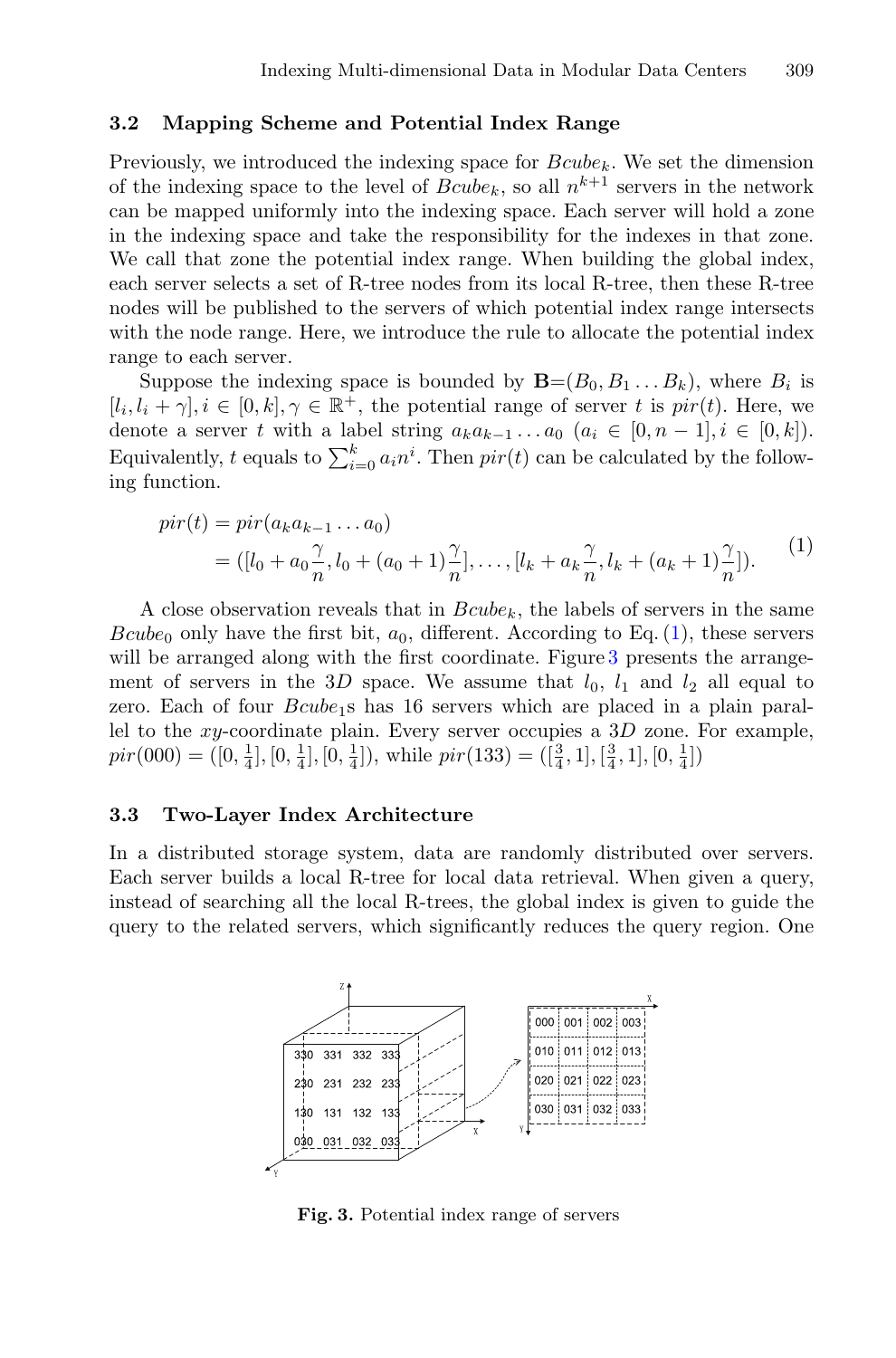way to achieve this goal is to build a centralized global index. Queries are first sent to several master servers which possess the global index, then, according to the results, they are broadcast to the related servers for local queries. However, this strategy may face problems when the number of queries increases. Several master servers will be the bottleneck of the query performance. An alternative is to distribute global indexes to all servers and each server is responsible for a portion of global index in its potential index range. By balancing the workload, the performance of query is guaranteed. However, both of the indexing schemes require that the dimension of the indexed data cannot surpass the dimension of the indexing space. Therefore, to index the high-dimensional data, we need to build a high-dimensional indexing space. In this paper, we propose RB-Index, which is a distributed two-layer indexing scheme supporting scalability in terms of data dimension.

Previously, we have introduced the indexing space formed by Bcube*<sup>k</sup>* and the dimension of the space is limited to  $k+1$ . Usually, k is not a big number and the dimension of data may be far more than  $k+1$ . If we try to reduce the dimension of data and map them to a low-dimensional indexing space, when users query on some unindexed dimension, all the servers need to be searched to get the result. In RB-index, rather than building only one global indexing space, we build  $n+1$  indexing spaces, containing one  $(k+1)$ -dimension indexing space for Bcube*<sup>k</sup>* and n k-dimension indexing spaces for n Bcube*<sup>k</sup>*−1s. The global indexes built in these indexing spaces are classified into two types, **the main global index** and **the subsidiary global index**. The main global index is the index in the  $(k+1)$ -indexing space. Among all the global indexes, the main global index has the highest dimension,  $k + 1$ , and is distributed across all the servers in the network. The subsidiary index is built in the k-dimension indexing space. In each of n Bcube*<sup>k</sup>*−<sup>1</sup>s in Bcube*k*, we build a subsidiary index, which is distributed only across servers in that Bcube*<sup>k</sup>*−<sup>1</sup>. Therefore, there are n subsidiary global indexes in all. Each server  $t$  in the network is mapped into exactly two indexing spaces and responsible for two potential index ranges,  $pir(t)$  for main global index and  $\text{pir}'(t)$  for subsidiary global index. Theoretically, each time RB-Index can support  $((n + 1)k + 1)$ -dimension indexing. If the data dimension is less than  $((n+1)k+1)$ , extra zero vector can be appended to the data. If the data dimension exceeds  $((n + 1)k + 1)$ , we first pick  $((n + 1)k + 1)$  dimensions from data and gradually rebuild the subsidiary indexes according to the query habit by replacing the indexed dimension.

For clarity, we summarize symbols with their meaning in Table [1.](#page-7-0) Some of them will be used in the description of the rest of this paper.

## <span id="page-6-0"></span>**4 Index Construction**

In this section, we first introduce the adaptive rule to determine the dimension of the indexing space, then we present the way to publish the R-tree nodes into the indexing space. Finally, a cost model is introduced to select a proper set of R-tree nodes from a local R-tree.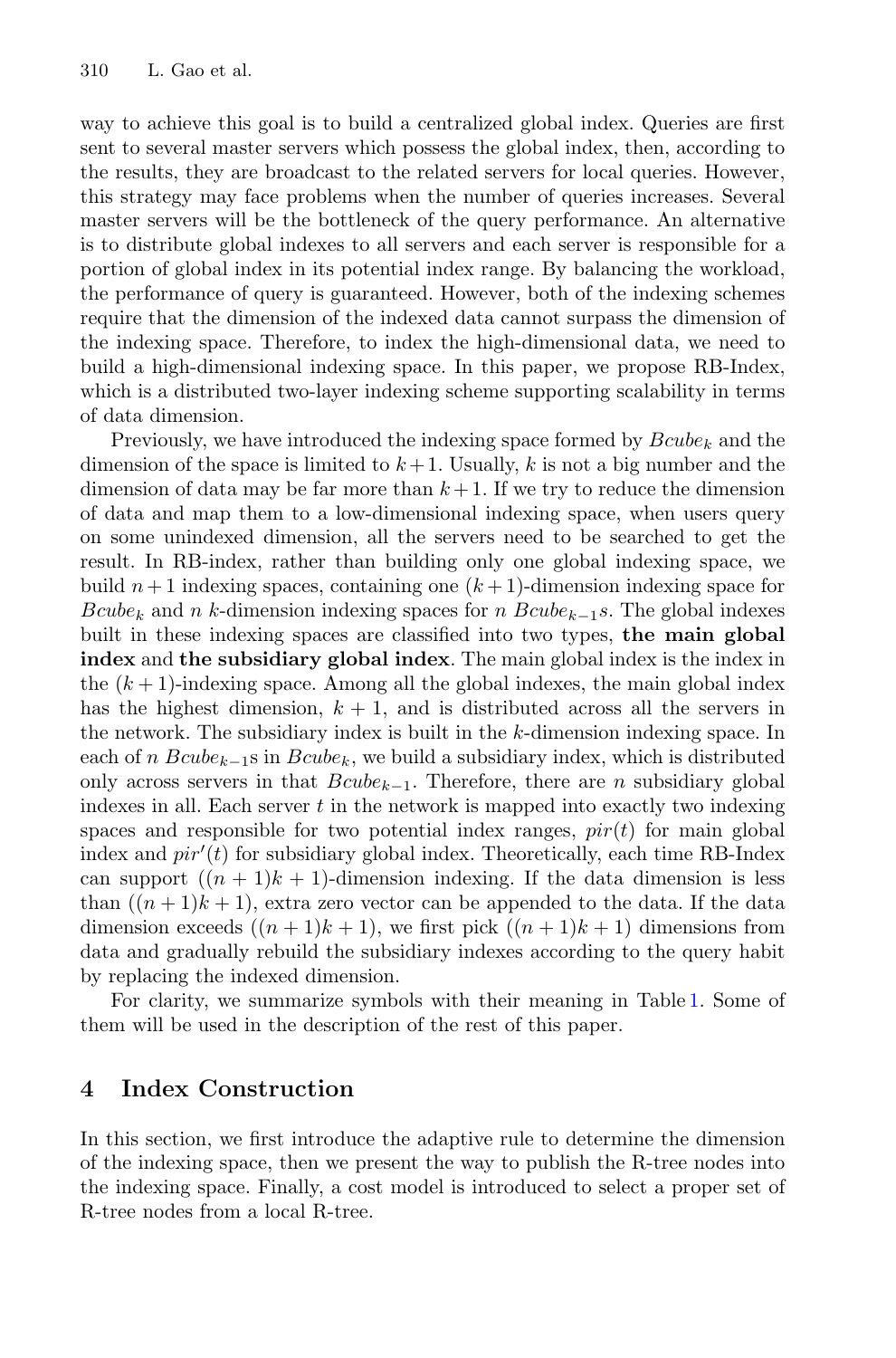| Sym         | Description                                                                                             | Svm | Description             |
|-------------|---------------------------------------------------------------------------------------------------------|-----|-------------------------|
|             | Code for servers                                                                                        | k.  | The level of Bcube      |
| $\rm N_{t}$ | t's R-tree node set for publishing $\lfloor n \rfloor$                                                  |     | Number of switch ports  |
|             | $pir(t)$   t's potential index range in main   $pir'(t)$   t's potential index range in<br>global index |     | subsidiary global index |

<span id="page-7-0"></span>**Table 1.** Symbol description

#### **4.1 Dimension Selection**

RB-Index builds several indexing spaces to support high-dimensional data indexing. The dimension of these indexing spaces need to be selected properly to face all kinds of query. An adaptive method is to select the dimension according to the query habit. It is common that during a certain period of time, users may tend to query on some certain combinations of the dimension. We build the index for them. Once the query habit changes, we first judge whether the new query habit exists, then we rebuild the indexing space based on the new query habit. There is no denying that rebuilding the indexing space will introduce a great cost, however, the primary aspect we consider here is that the gained efficiency should surpass the cost. In RB-Index, the dimension of the main global index is fixed once being established, while the dimension of the subsidiary global index will be replaced along with the change of query habit.

As is mentioned, the main global index has  $k+1$  dimension and is distributed across all the servers in the network. We want to distribute the main global indexes as uniformly as possible to avoid the hot spots during query, so principle component analysis (PCA) [\[17\]](#page-15-4) is adopted to select dimension for the main global index. PCA is a traditional dimension-reduction method. By analyzing the distribution of data, PCA always picks up top  $x$  dimension on which data are most uniformly distributed. Since the data are randomly distributed across the servers in the network, we use distributed PCA [\[15\]](#page-15-5) to get the first  $k + 1$ dimension.

In Bcube*<sup>k</sup>* with n, there are n Bcube*<sup>k</sup>*−<sup>1</sup>s, which means that there are n subsidiary global indexes. For each subsidiary global index, we select  $k$  dimension according to the query habit. There are some restrictions on selecting dimension. First, the dimension of the subsidiary global index cannot totally be contained in the global index. Second, the dimension of any two subsidiary global indexes cannot be exactly the same. These two requirements are raised to avoid redundancy among the global indexes. Initially, we list the top n frequently occurred query patterns. Here, the query pattern is defined as a group of  $k$  dimensions that are usually queried together. Each subsidiary global index is initialized with one of these query patterns. As more and more queries happen, we use LRUalgorithm, a caching algorithm, to choose one subsidiary index to be rebuilt. The subsidiary index that is least recently hit will be required to be rebuilt. Here *a hit* means the global index contains some dimension of a given query. We also assume that only when a query does not hit any global index, including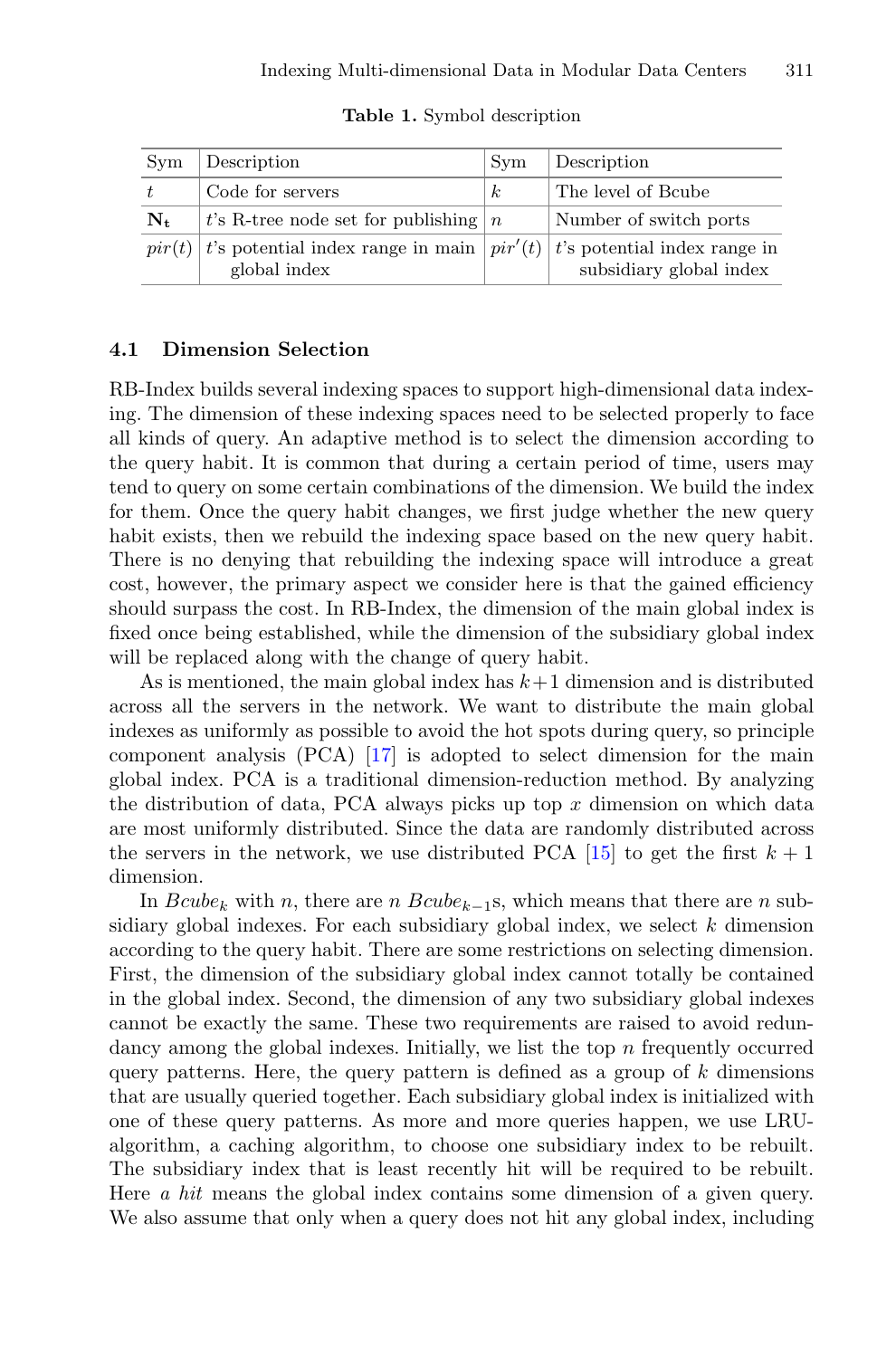one main global index and  $n$  subsidiary global indexes, the system will trigger rebuilding the least recently hit subsidiary index. In practice, to avoid frequent index rebuilding, the frequence of a query pattern should exceed a threshold in a time quantum before triggering the rebuilding of indexing space. Otherwise, no rebuilding will happen.

#### **4.2 Publishing Scheme**

As is discussed above, every server builds a local R-tree to accelerate local data retrieval. To build the global indexes, each server adaptively selects a set of Rtree nodes,  $N_t = \{N_t^1, \ldots N_t^n\}$ , from its local R-tree and publishes them into the global index.

We use the same mapping scheme as in [\[7\]](#page-14-6). Since the publishing scheme of both the main global index and the subsidiary global index is similar, we take the main global index as an example. The format of the published R-tree node is  $(ip, mbr)$ , where  $ip$  records the physical address of the server which publishes the node and *mbr* gives the range of the R-tree node. For each selected R-tree node, the center and radius are two criteria used for mapping. The center decides the position where the R-tree node is mapped, while the radius decides whether the node is mapped to one server or several servers. A threshold, R*max*, is set to be compared with the radius. The detailed process of the mapping scheme is as follows: given an R-tree node, we calculate its center and radius. First, the node is directly mapped to the server whose potential index range contains the center. Then the radius is compared with  $R_{max}$ . If the radius is larger than  $R_{max}$ , then the node will also be mapped to the servers whose potential index range intersects with the R-tree node range.



<span id="page-8-0"></span>**Fig. 4.** Mapping scheme in 2*D* place

Figure [4](#page-8-0) shows an example in 2D space. Suppose that the radius of the indexed R-tree node N is  $R_3$  and  $R_{max}$  equals  $R_2$ , then N will only be mapped to  $\{11\}$ . If we set  $R_{max}$  to  $R_1$ , then since  $R_3$  is larger than  $R_1$ , N will be mapped to servers {11, 12, 21, 22}. In higher-dimensional space, the mapping scheme works in the same way.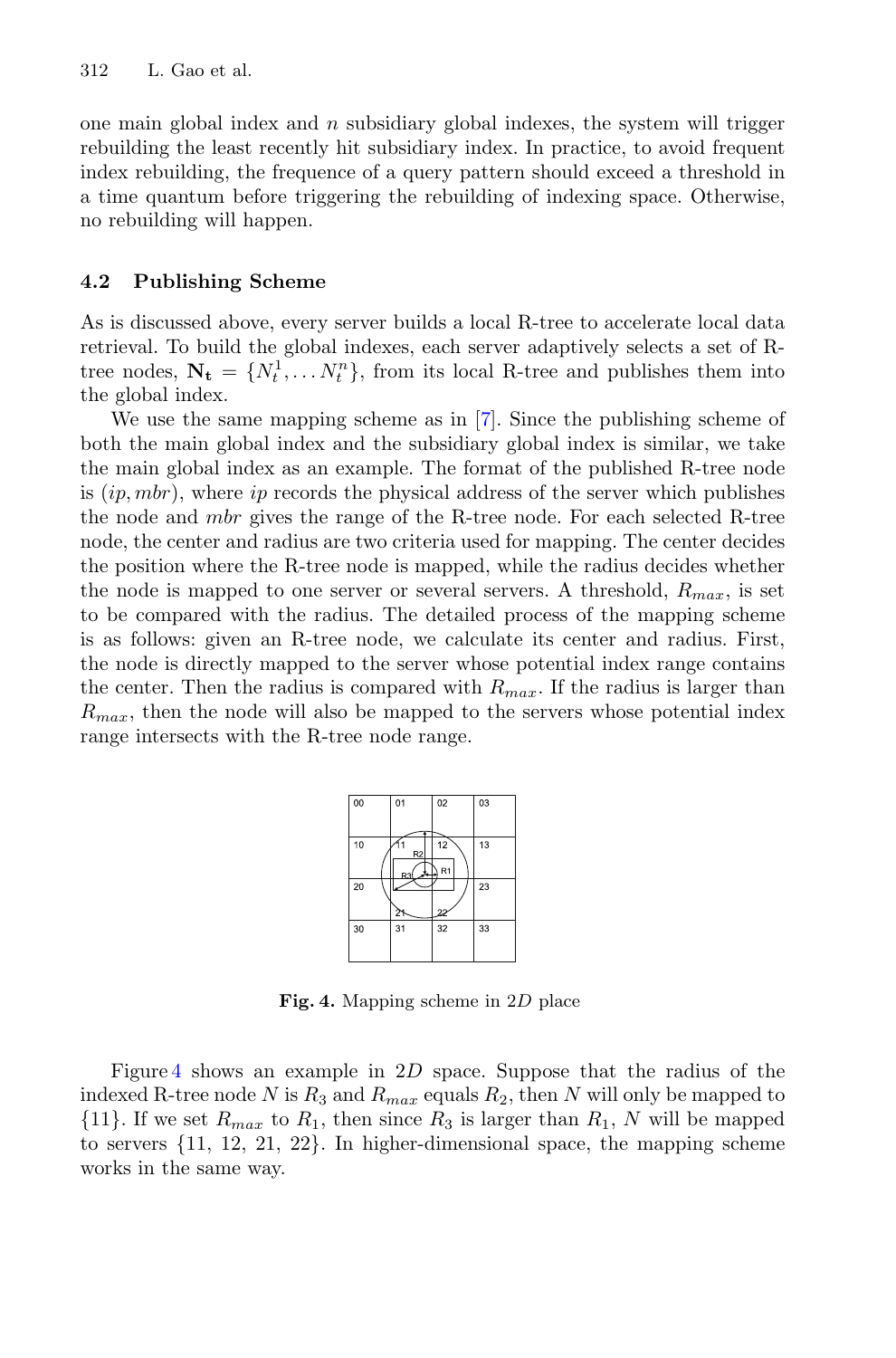#### **4.3 Cost Model**

In RB-Index, each server chooses a set of nodes from its local R-tree and publishes them into the global index. [\[7](#page-14-6)] raises two properties as the basic requirements in selecting the local R-tree node set: index completeness and unique index. These two criteria guarantee that the selected set of R-tree nodes covers the whole local data range with the least redundance. Based on these requirements, a cost model is introduced here to optimize the index selection further. We combine the cost model raised in [\[7,](#page-14-6)[13\]](#page-14-13) and take advantage of both the cost models.

In the rest of the paper, we use hop number as the metric to evaluate the routing cost. A hop refers to the trip from one server to its neighbor. Since servers in Bcube are connected in a quite close physical distance, the communication delay between any two servers is approximately equal. Thus, using hop number to evaluate the real routing cost is reasonable. The cost model considers two aspects to value the cost of publishing a local R-tree node  $C(N)$ : index maintenance cost  $C_m(N)$  and query process cost  $C_q(N)$ ,

$$
C(N) = C_m(N) + C_q(N)
$$
\n<sup>(2)</sup>

The maintenance cost refers to the cost of essential node update operations: split and merge. Once the published node is split or merged, additional routing cost is caused by republishing the node. Given that the average routing cost between any server in  $Bcube_k$  is  $k+1$ , the routing cost of splitting includes deleting the original node and publishing two new nodes. Similarly, the routing cost of merging includes deleting two old nodes and publishing a new node. Both of the two operations cost  $3(k+1)$  approximately. Assume that the probabilities of splitting and merging for node N are  $p_{split}(N)$  and  $p_{merge}(N)$ , we can get Eq.  $(3)$  as follows:

$$
C_m(N) = 3(k+1)(p_{split}(N) + p_{merge}(N))
$$
\n
$$
(3)
$$

<span id="page-9-0"></span>Now the problem becomes how to estimate the value of  $p_{split}(N)$  and  $p_{merge}(N)$ . In [\[7](#page-14-6)], a two-state markov chain model is applied on each R-tree node to calculate its  $p_{split}(N)$  and  $p_{merge}(N)$ . However, this takes a great amount of computation. Here, we only use this method to calculate  $p_{split}(N)$  and  $p_{merge}(N)$ of the leaf node. For non-leaf nodes, we use the method in [\[13\]](#page-14-13). Suppose  $p_1(N)$ is the probability of insertion in node N and  $p_2(N)$  is the probability of deletion in node N. The relationship between  $p_1$ ,  $p_2$ ,  $p_{split}$  and  $p_{merge}$  can be formulated as:

$$
p_{split} = \frac{\left(\frac{p_2}{p_1}\right)^{\frac{3m}{2}} - \left(\frac{p_2}{p_1}\right)^m}{\left(\frac{p_2}{p_1}\right)^{2m} - \left(\frac{p_2}{p_1}\right)^m}, \quad p_{merge} = \frac{\left(\frac{p_2}{p_1}\right)^{2m} - \left(\frac{p_2}{p_1}\right)^{\frac{3m}{2}}}{\left(\frac{p_2}{p_1}\right)^{2m} - \left(\frac{p_2}{p_1}\right)^m}
$$
(4)

<span id="page-9-1"></span>For any non-leaf node N, suppose its children are  $c_1, c_2, \ldots, c_i$ , then  $p_1$  and  $p_2$  can be calculated by the Eq. [\(5\)](#page-9-1):

$$
p_1(N) = \prod_{j=1}^{i} (1 - p_{split}(c_j)), \quad p_2(N) = \prod_{j=1}^{i} (1 - p_{merge}(c_j))
$$
 (5)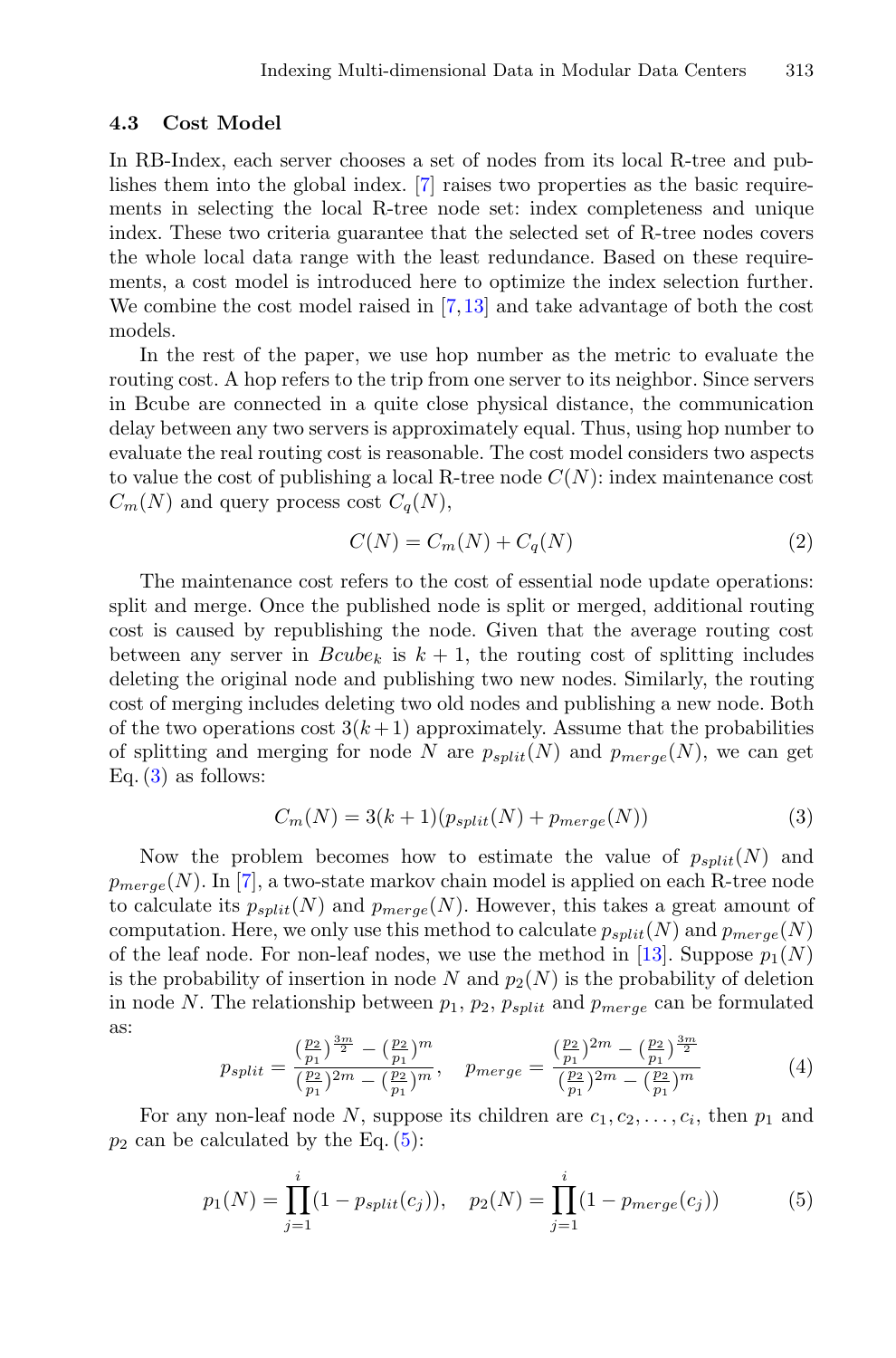314 L. Gao et al.

Therefore, once we get  $p_{split}(N)$  and  $p_{merge}(N)$  of leaf nodes, we can get the update probabilities of the internal node iteratively.

The second cost is query processing cost. We mainly consider false positive. Due to the overlay between R-tree nodes, it is common for the global index to guide the query to servers which actually does not contain the needed datum. Suppose  $R(N)$  represents the range of node N and  $D(N)$  represents the range of data in node N, then the probability of false positives  $p_{fp}$  can be simply defined in Eq.  $(6)$ . And the average routing cost of query processing can be calculated in Eq. [\(7\)](#page-10-2).

$$
p_{fp}(N) = \frac{R(N) \cap D(N)}{R(N)}\tag{6}
$$

$$
C_q(N) = (k+1)p_{fp}(N)
$$
\n<sup>(7)</sup>

<span id="page-10-2"></span><span id="page-10-1"></span>After getting the maintenance cost  $(Eq. 3)$  $(Eq. 3)$  and query processing cost  $(Eq. 7)$  $(Eq. 7)$ , we can get the cost of a node N:

$$
C(N) = (k+1)(3p_{split}(N) + 3p_{merge}(N) + p_{fp}(N))
$$
\n(8)

## <span id="page-10-0"></span>**5 Query Processing**

In this section, we show how the global index can be applied to efficiently process high-dimensional data queries.

#### **5.1 Point Query**

Before we talk about point query, we make some explanations: here, point query refers to full-dimensional point query, rather than partial-dimension point query, since partial point query can be regarded as range query, which will be introduced later. Point query can be processed in either one of the global indexes. Usually it is processed in the main global index since the dimension selection of the main global index determines that data are most uniformly distributed in that index and the main indexing space is better grained with more responsible servers. Given a point  $p=(x_0, \ldots, x_d)$ , the process of point query  $Q(p)$  can be divided into two phases:

In the first phase, we forward the query to server  $t$  whose potential index range contains the point. Then we generate a circle centered at point  $p$  with radius R*max*. All the servers whose potential index range intersects with the circle should be searched. We take advantage of multi-pathes between servers in Bcube and forward the query in parallel. We check the main global index buffered in these servers and get related R-tree nodes whose range contains the point. In the second phase, according to the result R-tree nodes, we continue the query on local R-trees in the corresponding physical servers. For point query processing, suppose the circle covers M servers and the average path length between any two server is  $(k+1)$ , then the routing cost of forwarding the query in the global index is  $O((k+1) * M)$ . Besides, forwarding query to the related servers for local search brings additional cost. If the overlay of R-tree is properly controlled, this process will have a tiny cost.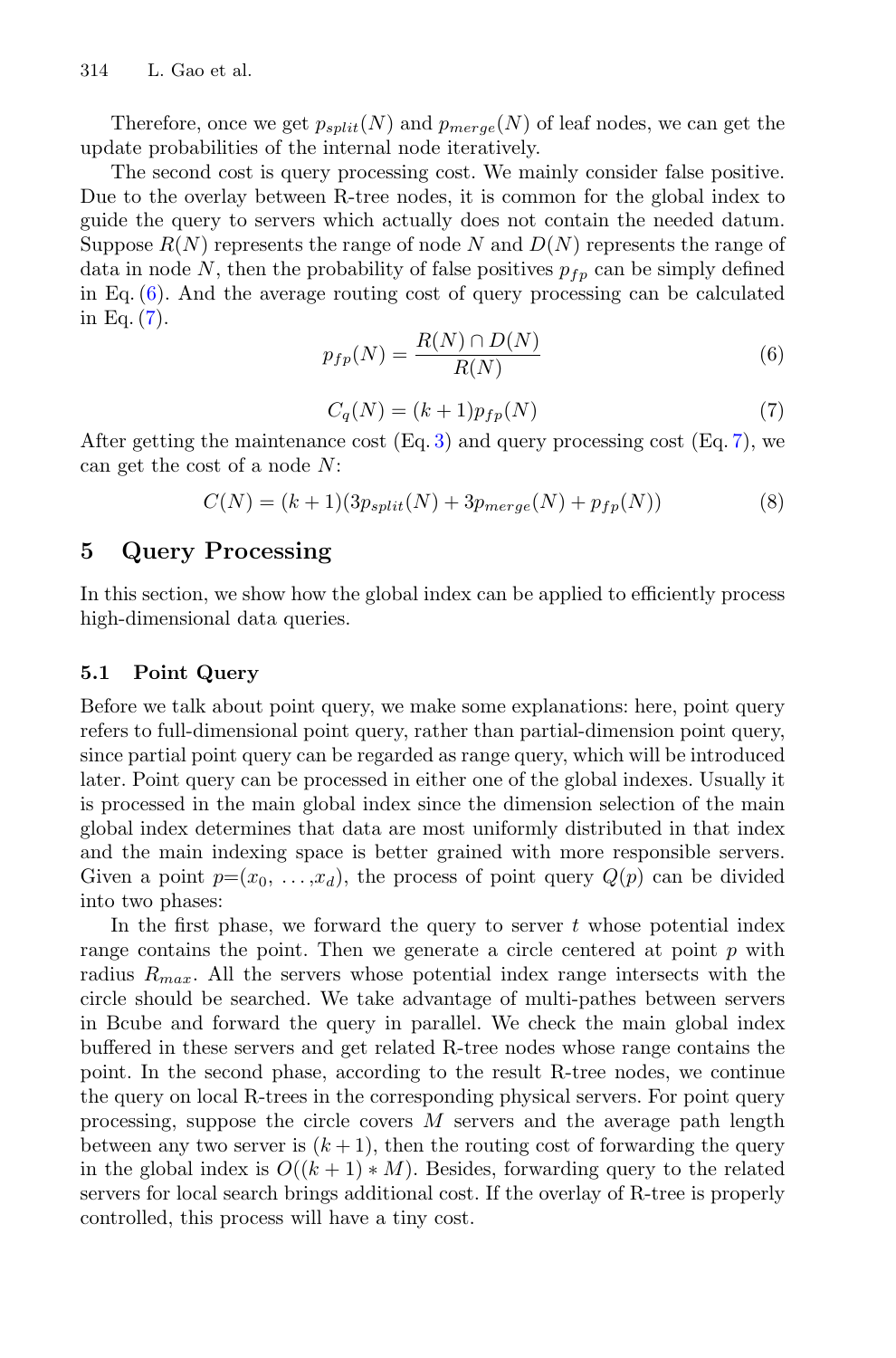#### **5.2 Range Query**

Suppose the dimension of the stored data is  $d$ . The range query can be either the d-dimension range query or partial-specific range query. We denote a range query as  $Q(range)$ , where  $range=[l_{d_1}, u_{d_1}]\dots [l_{d_t}, u_{d_t}])$ ,  $\{d_1, d_2 \dots d_t\}$  is a subset of  $\{1 \dots d\}$ . The range query processing can be divided into three phases.

In the first phase, we choose one global index which matches the query most. Here, matching means having the most number of the same dimensions with the query dimension. We prefer to choose the global index which guides query to lest number of servers. If the dimension of the range query is not indexed, then we will check whether this query happens frequently in the past time. If so, one subsidiary global index which is the least recently used will be rebuilt. Otherwise, we will omit the following phases and directly broadcast the range query to all the servers and query on local R-trees. In the second phase, first, we send the query to servers whose potential index range intersects with the query range. Then due to the publishing scheme, the query should also be forwarded to some other servers to get the full result. We calculate the center of the range query and its radius. In the global index space, if only part of dimension of the query is indexed, then the center maybe a line or a plain. The server  $t$  is searched if and only if |t.pir.center−range.center| < radius+R*max*. The buffered R-tree nodes in these servers will be searched. In the third phase, according to result R-tree nodes, the query is forwarded to the related physical servers to continue searching on their local R-trees.

The cost of range query processing is related to the radius of the range. As we can see from the process, if the radius is larger, more servers will be searched to get the buffered R-tree nodes. The worst case is broadcasting the query to all the servers. However, this case will not always happen. Thus, compared with the cost of broadcasting the query to all servers, the cost of range query processing with the help of RB-Index is reduced significantly.

#### **5.3 KNN Query**

We denote the KNN query  $Q(p, K)$ , which requires the K nearest neighbors for the point  $p$ . Again, we choose the main global index. The reason is the same as point query. We first generate a circle  $C$  centered at  $p$  with a given radius  $R_{init}$ .  $R_{init}$  is set according to the data distribution and the value K. During the process of the query, if the result of range query  $Q(C)$  contains K nearest data, then the KNN query complete. Otherwise, we extend the circle radius with  $\delta$  until the result of range query returns enough nearest data. The cost of KNN query is related to the value K. With higher K value, bigger range needs to be searched, which reduces the query efficiency.

#### <span id="page-11-0"></span>**6 Performance Evaluation**

In this section, we simulate a  $Bcube_2$  with  $n = 4$  and evaluate the performance of RB-Index on it. The data are generated and distributed randomly across the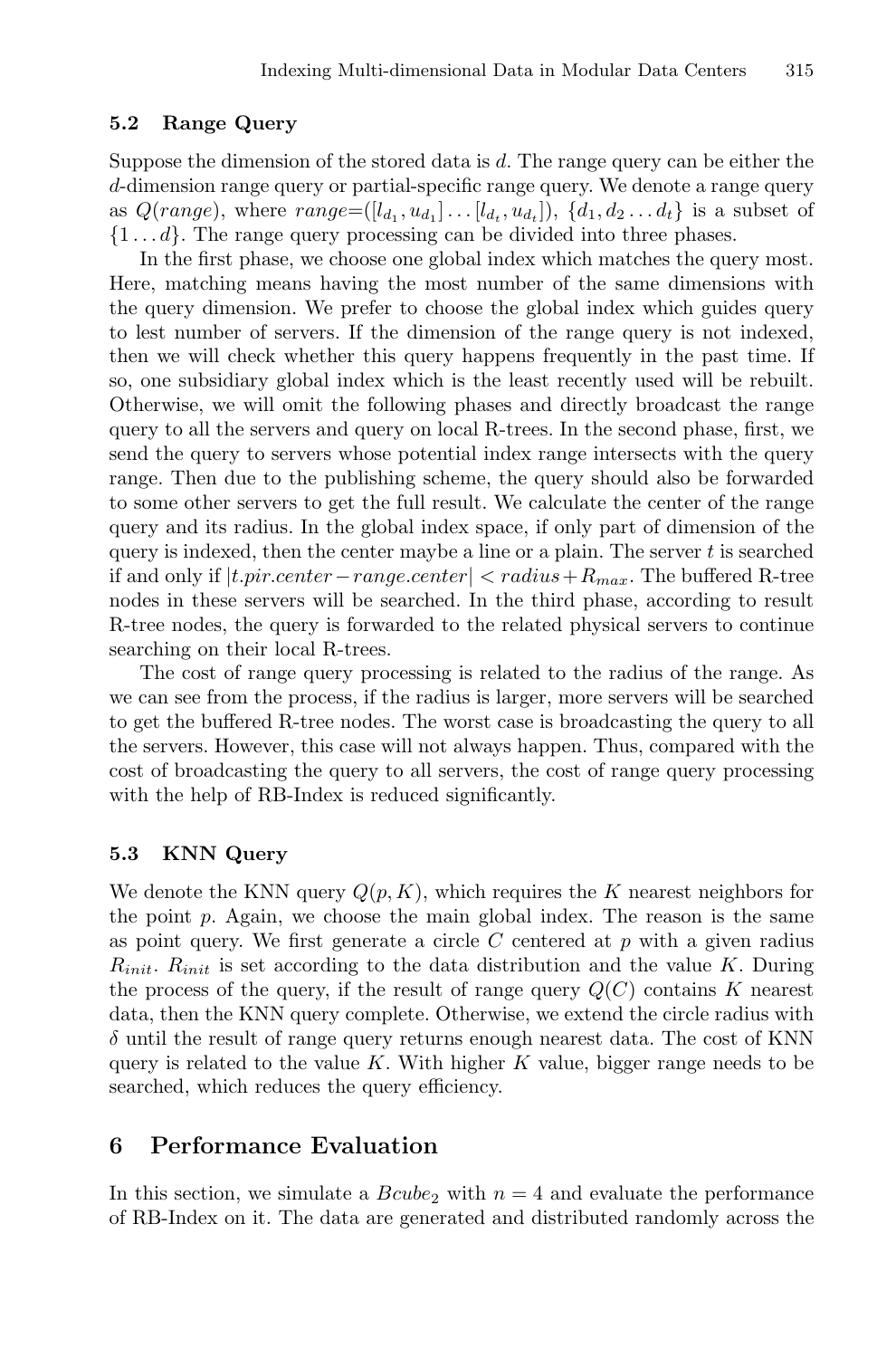

<span id="page-12-0"></span>**Fig. 5.** Average number of global index in one server

<span id="page-12-1"></span>**Fig. 6.** Point query

servers in the Bcube. We generate two different datasets to evaluate the performance of RB-Index. In the uniform dataset, we generate 320000 to 1280000 data. These data have 11 attributes and values of attributes are uniformly distributed between  $(0, 1)$ . In the nonuniform dataset, data are generated following the  $80/20$ rule, which means 80 percentage of data are concentrated in 20 percentage of the space. For both of the datasets, we disseminate data to servers and keep every server roughly maintain the same number of data. A  $Bcube_2$  with  $n = 4$  contains 64 servers and each server builds a local R-tree indexing local data. For each internal R-tree node, the maximum number of entries is set to 10. Initially, we choose the last but one level from R-trees to publish into global indexes, since these nodes are not frequently updated and have the modest false positive.

In the following simulation, we calculate the number of hops to evaluate the query performance of RB-Index. As is mentioned, in MDC the communication delay between any two servers is approximately equal. Thus, using hop number to evaluate the real routing cost is reasonable. We mainly focus on point query and range query since in RB-Index, KNN query can be achieved by several range queries. We also build the RT-CAN  $[7]$  $[7]$  in  $Bcube_2$  as a reference object. Due to the algorithm of point query, the point query processing of RT-CAN and RB-Index is actually same, so we only compare the range query performance of RT-CAN with RB-Index.

Before evaluating query performance, we first estimate the space cost of the global index under different data volume. We record the number of buffered Rtree nodes in each server and calculate the average number of buffered R-tree nodes in a server. The result is shown in Fig. [5.](#page-12-0) As the data volume increases, the average number of buffered R-tree nodes increases as well. In addition, the nonuniform dataset causes slightly more published R-tree nodes than the uniform data. This may be resulted from the property of R-tree and the publishing scheme. Although holding two portions of different global indexes in each server introduces more space cost, we still think it is a tolerant cost and the gained efficiency overweighs the space cost.

For the point query, to evaluate the performance, we adopt the single-path strategy, which means when we get the result R-tree nodes through the global index, we continue local searching from one server to another, rather than in parallel. Once we find the data, the query terminated. For the range query, we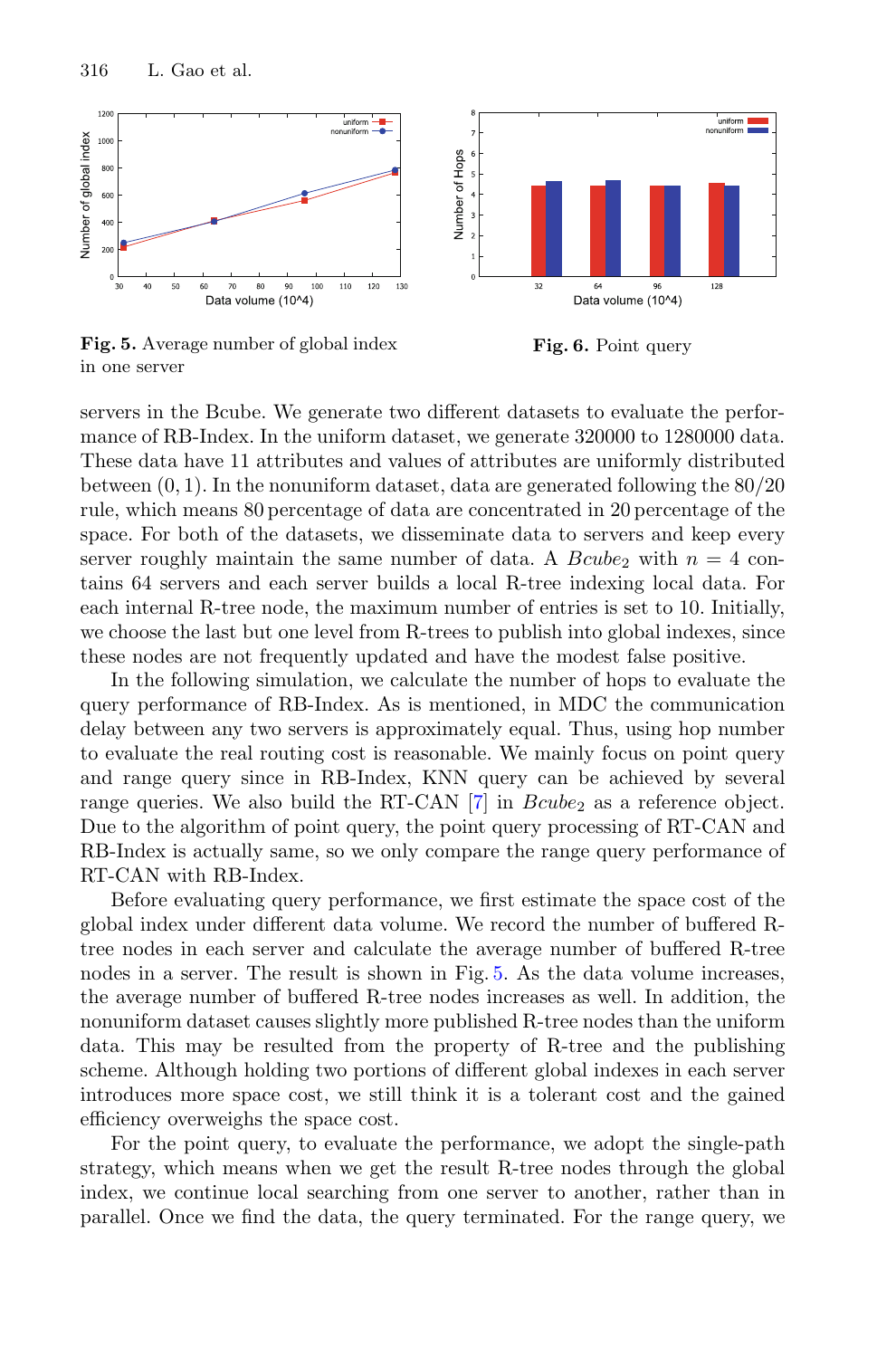

<span id="page-13-1"></span>

<span id="page-13-0"></span>

limit the size of query range. Each time the search range will cover approximately 10 percentage of the range in each dimension. We respectively conduct 1000 randomly generated queries and take the average result. Figure [6](#page-12-1) shows the average routing cost of point query. The result shows that even with increasing data volume, the routing cost still maintains stable. Figures [7](#page-13-0) and [8](#page-13-1) show the average routing cost of range query. Since RT-CAN only indexes three dimension of data, the average routing cost is almost the cost of broadcasting query in the network. In contrast, RB-Index improves the performance by more than 50 % in both uniform dataset and nonuniform dataset.



<span id="page-13-2"></span>**Fig. 9.** Visiting frequence

Finally, we record the visiting frequence of each server in the network. As in real systems, both the point query and range query are processed, we conduct 2000 random queries with both point query and range query. The result is showed in Fig. [9.](#page-13-2) Under uniform dataset, the visiting frequence of each server is approximately same, while some servers mapped in the center of the indexing space are a bit more frequently visited since they possess more published R-tree nodes. Under nonuniform dataset, the overall visiting frequence decreases and due to the skewed distribution, some servers are particularly frequent-visited.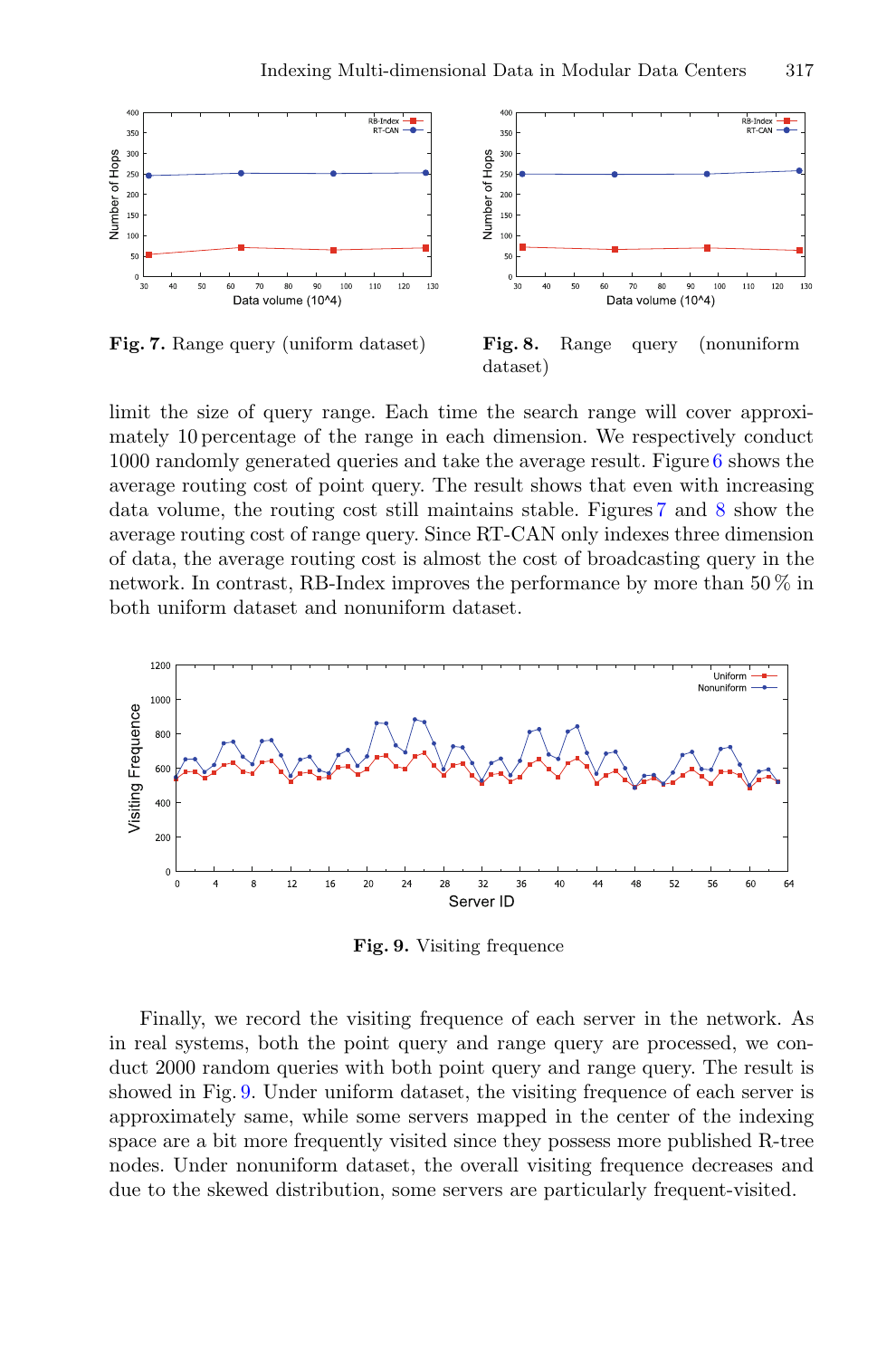## <span id="page-14-10"></span>**7 Conclusion**

In this paper, we propose RB-Index, a multi-dimensional indexing scheme for Modular Data Center with Bcube topology. RB-Index adopts the two-layer indexing scheme, of which the global index is built upon local R-tree and is distributed over servers. Based on the characteristics of Bcube, we set up several indexing spaces to build several global indexes. We select the dimension of these indexing spaces adaptively to meet query habits. As a result, theoretically RB-Index can support any-dimensional data indexing. We propose the index construction rule and query algorithms to guarantee efficient data management in the network. In the evaluation, we simulate a 64-node Bcube and compare the query performance of RB-Index with RT-CAN, a most related previous work. Although building several global indexes increases space cost, the result verifies the query efficiency of RB-Index.

## <span id="page-14-4"></span>**References**

- 1. Chen, G., Vo, H.T., Wu, S., Ooi, B.C., Özsu, M.T.: A framework for supporting DBMSlike indexes in the cloud. VLDB **4**(11), 702–713 (2011)
- <span id="page-14-9"></span>2. Guo, C., Lu, G., Li, D., Wu, H., Zhang, X., Shi, Y., Tian, C., Zhang, Y., Lu, S.: BCube: a high performance, server-centric network architecture for modular data centers. In: SIGCOMM (2009)
- <span id="page-14-12"></span>3. du Mouza, C., Litwin, W., Rigaux, P.: SD-Rtree: a scalable distributed Rtree. In: ICDE pp. 296–305 (2007)
- <span id="page-14-0"></span>4. Chang, F., Dean, J., Ghemawat, S., Hsieh, W.C., Wallach, D.A., Burrows, M., Chandra, T., Fikes, A., Gruber, R.E.: Bigtable: a distributed storage system for structured data. In: OSDI, pp. 205–218 (2006)
- <span id="page-14-5"></span>5. Li, F., Liang, W., Gao, X., Yao, B., Chen, G.: Efficient R-tree based indexing for cloud storage system with dual-port servers. In: Decker, H., Lhotsk´a, L., Link, S., Spies, M., Wagner, R.R. (eds.) DEXA 2014, Part II. LNCS, vol. 8645, pp. 375–391. Springer, Heidelberg (2014)
- <span id="page-14-1"></span>6. DeCandia, G., Hastorun, D., Jampani, M., Kakulapati, G., Lakshman, A., Pilchin, A., Sivasubramanian, S., Vosshall, P., Vogels, W.: Dynamo: amazons highly available key-value store. SIGOPS **41**(6), 205–220 (2007)
- <span id="page-14-6"></span>7. Wang, J., Wu, S., Gao, H., Li, J., Ooi, B.C.: Indexing multi-dimensional data in a cloud system. In: SIGMOD, pp. 591–602 (2010)
- 8. Hamilton, J.: An architecture for modular data centers. In: CIDR (2007)
- <span id="page-14-8"></span><span id="page-14-2"></span>9. Avinash, L., Prashant, M.: Cassandra: a decentralized structured storage system. ACM Spec. Interest Group Oper. Syst. (SIGOPS) **44**(2), 35–40 (2010)
- <span id="page-14-11"></span>10. Aguilera, M.K., Golab, W., Shah, M.A.: A practical scalable distributed B-tree. PVLDB **1**, 598–609 (2008)
- <span id="page-14-3"></span>11. Escriva, R., Wong, B., Sirer, E.G.: HyperDex: a distributed, searchable key-value store. In: SIGCOMM, pp. 25–36 (2012)
- <span id="page-14-7"></span>12. Sai, W., Wu, K.-L.: An indexing framework for efficient retrieval on the cloud. ICDE **32**(1), 75–82 (2009)
- <span id="page-14-13"></span>13. Wu, S., Jiang, D., Ooi, B.C., Wu, K.-L.: Efficient B-tree based indexing for cloud data processing. VLDB **3**(1–2), 1207–1218 (2010)